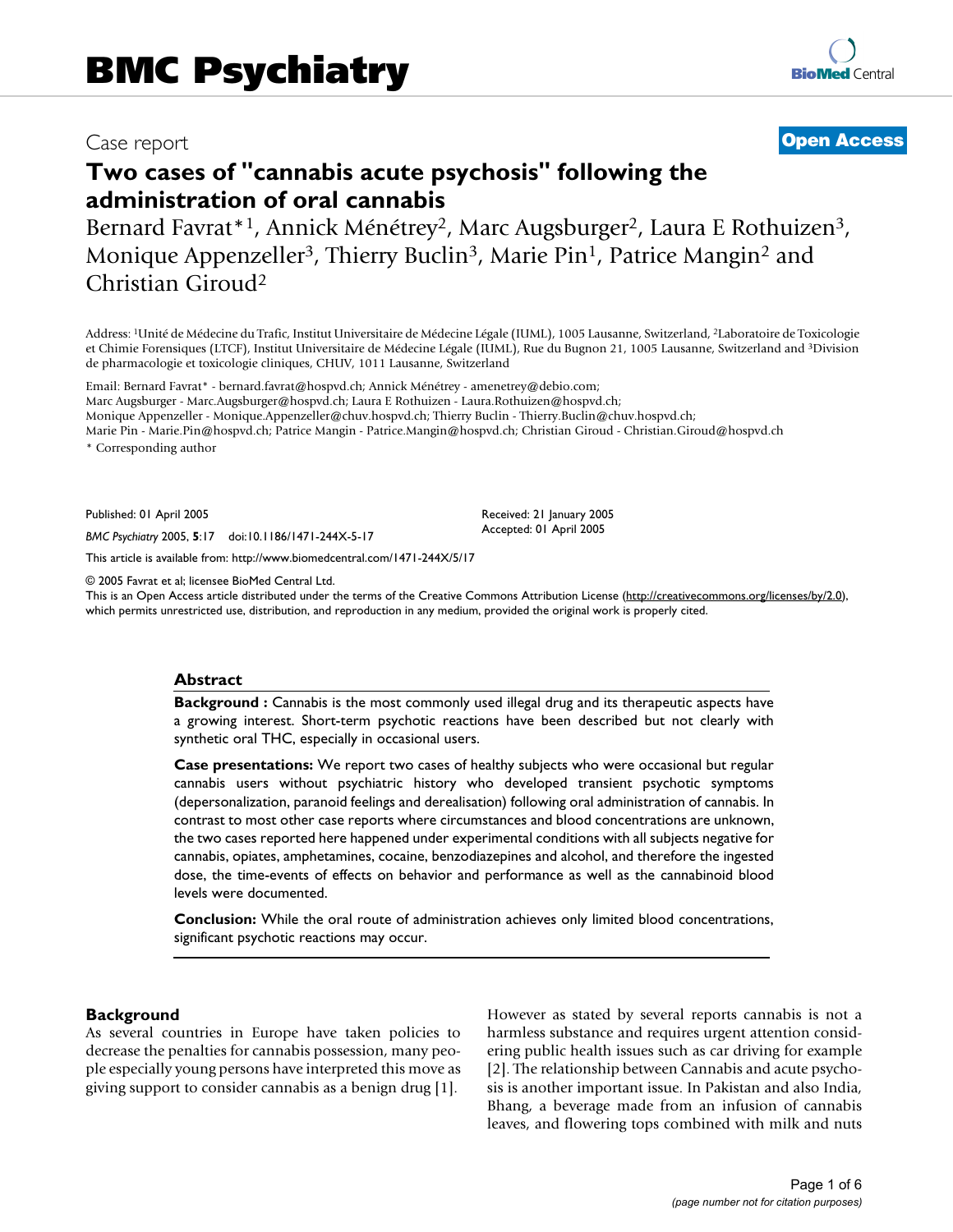is reported to frequently induce psychotic manifestations among consumers [3]. Presenting symptoms include grandiosity, excitement, hostility, uncooperativeness, disorientation, hallucinatory behaviour and unusual thought content [3].

Recently five large-scale longitudinal studies and a systematic review have shown that cannabis use in adolescence is associated with a two-to threefold increase in the relative risk of later developing schizophrenia [4]. Furthermore short-term psychotic reactions, particularly in naive users have also been reported. Thomas [5] describes that one in seven people reported psychotic-like symptoms. Such reactions are usually acute, transient, self-limited however very unpleasant ("hearing voices, becoming convinced that someone is trying to harm you or that you are persecuted") [6]. But cannabinoids are considered able to trigger long-lasting psychotic decompensations in predisposed individuals, which may in part account for the epidemiological association described between cannabis consumption and psychotic disorders [7,8].

The therapeutic aspects of cannabis represent additional issues, as they are in constant development since several years. Synthetic THC (dronabinol) is available for restricted medical use in the USA since 1985. Nabilone, a synthetic THC analogue, is licensed in UK for the treatment of nausea and vomiting caused by chemotherapy unresponsive to usual anti-emetics. Clinical applications actually include nausea and vomiting, muscle spasticity in demyelinating diseases, loss of appetite in cancer and AIDS, pain, insomnia, asthma as well as other applications [9].

As these oral medications are becoming increasingly available, we think it is useful to report two cases of severe psychological sides effects, especially considering the lack of data in the literature on psychotic symptoms associated with oral synthetic or natural THC.

# **Case reports**

We report two cases out of 8 healthy male volunteers who were included in a double blind crossover clinical study, approved by the ethics committee of the Department of Internal Medicine of the University of Lausanne. All subjects had to be occasional but regular cannabis users. Their urines were controlled to be negative for any drug of abuse (cannabis, opiates, amphetamines, cocaine, benzodiazepines) before each study period. The presence of ethanol was checked using a breathalyzer. All of them provided their written informed consent. This study was carried out to assess the effects of delta-9-tetrahydrocannabinol (THC) on psychomotor function and driving performance. It compared a medication containing 20 mg dronabinol (MarinolR), and 2 hemp milk decoction containing either a medium (15.8 mg average dose determination) or a high dose of THC (45.7 mg) with matched placebos. The hemp plant fragments containing 1.5 % THC and 4.4 % THC-A were provided by Hiscia institute in Arlesheim, Switzerland. After administration, blood was sampled at regular intervals for cannabinoids determination by gas chromatography coupled with mass spectrometry (GC-MS-NCI). Clinical observations and 2 psychometric tests (roadsign recognition speed and accuracy on a tracking task) were also carried out. Furthermore, the subjects were asked to report their willingness to drive and the subjective effects on a VAS scale extending from 0 to 10 cm. The effects were assessed against placebo.

These 2 cases were withdrawn from the study because of adverse events. We consider them worth reporting for the following reasons: in contrast to most other case reports where circumstances and blood concentrations are not known, our two cases reported here happened under defined clinical setting: the ingested dose, the time-events of effects on behavior and performance as well as the cannabinoid blood levels are fully documented. In addition, the consumption of other psychotropic major drugs could be ruled out.

## *Case 1*

The first subject was a 22-year-old medical student (weight: 65.3 kg, height: 1.82 m) and occasional cannabis smoker (about once per week). One hour after the administration of 20 mg of dronabinol, he started to laugh a lot and after 90 minutes, he manifested a severe anxiety with symptoms of derealisation and depersonalization. He reported "watching himself lying on the bed" and repeated several times the same questions at just a few minutes interval. Starting 2.5 hours after ingestion of dronabinol, and at the 4 hours and 5.5 hours post-ingestion series of tests, he was unable to perform the psychomotor tasks, despite reporting of weakening of symptoms approximately 165 minutes after their initiation. Before going to sleep (more than 10 hours after ingestion), he again felt a transient feeling of irrational anxiety and loosing the perception of his body. The next day he was well but a bit tired.

Figure [1](#page-2-0) shows the evolution of his blood concentrations of cannabinoids after ingestion of 20 mg dronabinol. At the time of strong adverse effects, the blood levels of THC and 11-OH-THC reached a concentration of 1.8 and 5.2 ng/mL, respectively. The subject reported a strong feeling of intoxication (figure [2\)](#page-3-0). He also evaluated that his driving capability was strongly impaired (figure [2\)](#page-3-0).

## *Case 2*

A 22-year-old student, also an occasional cannabis smoker (about twice a month), felt paranoid delusions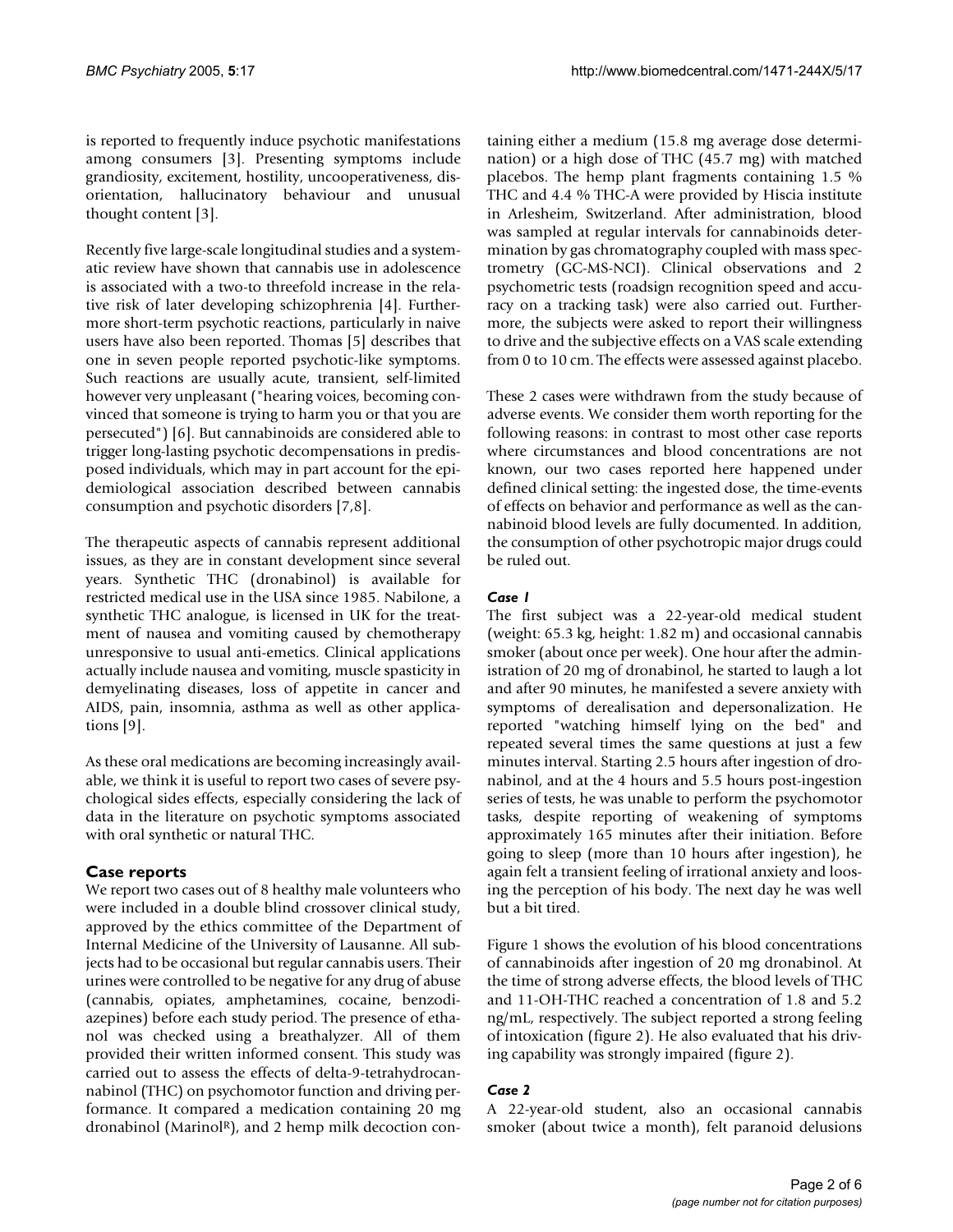<span id="page-2-0"></span>

## **Figure 1** Whole blood concentrations of THC, 11 intake of 20 mg dronabinol and of a hemp milk deco -OH-THC (actives metabolite ction containing traces of cannabinoids (placebo) s) and THC-COOH (inactive metabolite) after oral

Whole blood concentrations of THC, 11-OH-THC (actives metabolites) and THC-COOH (inactive metabolite) after oral intake of 20 mg dronabinol and of a hemp milk decoction containing traces of cannabinoids (placebo).

with severe anxiety one hour after the administration of 16.5 mg of a THC decoction, and became suspicious during the experiment. He thought the investigators were concealing some problems. He was unable to perform the psychometric tests (roadsign recognition speed and accuracy on a tracking task) at the 1 hour and 2.5 hours postingestion series of tests. These effects persisted up to 4 hours after ingestion and weakened over the next 3 hours. The feeling was very unpleasant in comparison with that experienced after his usual smoking cannabis consumption.

On the next day, he was well, with no recurrence. The time-concentration curves for the major cannabinoids were similar to those observed after ingestion of 20 mg dronabinol. One hour after drinking the hemp decoction, the THC and 11-OH-THC blood levels were of 6.2 and 3.9 ng/mL, respectively. Similarly to the other volunteer, he also indicated a strong feeling of intoxication and a very important decrease in his self-reported capacity to drive (results not shown).

## **Conclusion**

A temporary form of drug-induced psychotic reaction after administration of oral cannabis has occurred in these two cases. Cannabis psychosis is the term proposed in the literature [10]. In 1958, Ames [11] reported in an experimental design with 10 subjects psychological symptoms such as severe anxiety, panic attacks, paranoid delusions and depersonalization. Talbott [12] in 1969 described 12 soldiers in Vietnam who had disorientation and hallucinations after their first use of cannabis. In Germany, 19 cases of toxic psychosis were reported after hashish use [13] and in Calcutta, Chopra [14] described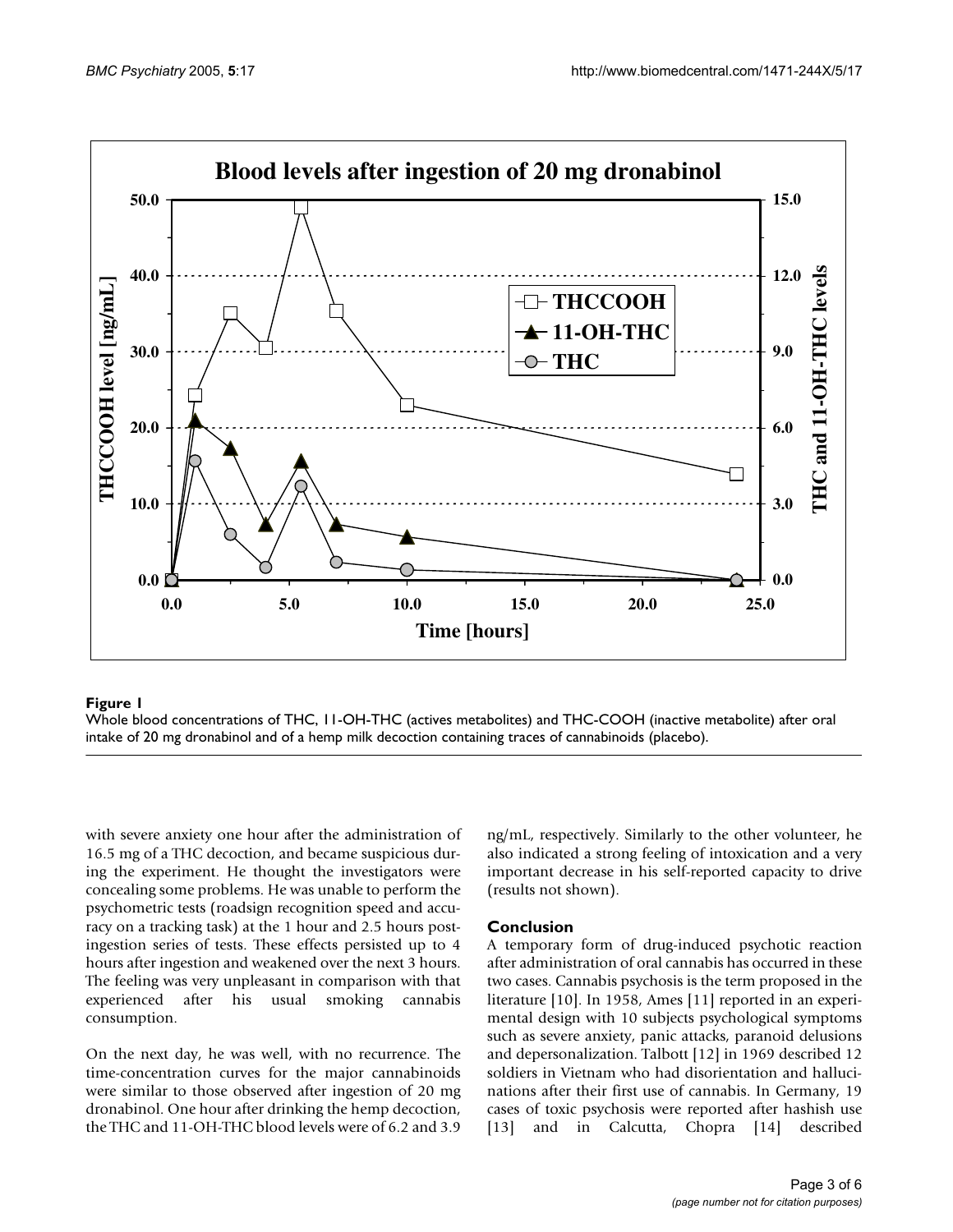<span id="page-3-0"></span>

#### **Figure 2** Subjective effects (feeling of intervals) after or driving capability  $\alpha$

Subjective effects (feeling of intoxication or driving capability) after oral intake of 20 mg dronabinol. The subject reported no feeling of intoxication or of driving impairment after ingestion of the placebo.

retrospectively 200 patients hospitalized after the ingestion of large dose of cannabis between 1963 and 1968. Other reports in different countries showed similar features after bhang ingestion [3,15]. It usually results from taking large amount of the drug, generally in food or drink. The symptoms have some similarity with paranoid schizophrenia, which could raise the hypothesis that " symptoms of schizophrenic illness might be caused by an abnormal over-activity of endogenous cannabinoid mechanism in the brain" (Iversen [10] citing Emrich [16]). However because of the poor quality of information on previous cannabis experience, cannabis dose intake, other drug consumption and previous psychiatric comorbidity, some commentators have criticized these case series [12,17,18]. Case-control studies have been conducted comparing people with cannabis psychosis with persons suffering from schizophrenia [19-21]. However the results were inconsistent due in part to the small sample size of these studies.

The originality of our two cases is that they were observed in an experimental setting, and therefore adds more evidence for the ability of oral cannabis to produce psychotic symptoms. In both our subjects, the effects appeared 1 hour to 1.5 hours after oral drug intake and lasted for 3 to 4 hours. Dronabinol (synthetic THC) is reported to have an onset of action at approximately 0.5 to 1 hour and peak effects between 2 and 4 hours. Psychoactive effects last 4 to 6 hours but the appetite stimulant effect may continue for 24 hours [22].

The issue of THC dose level is very important in terms of public health. A traditional cigarette of herbal cannabis in the 1960s and 1970s contained 1–3% THC: for a joint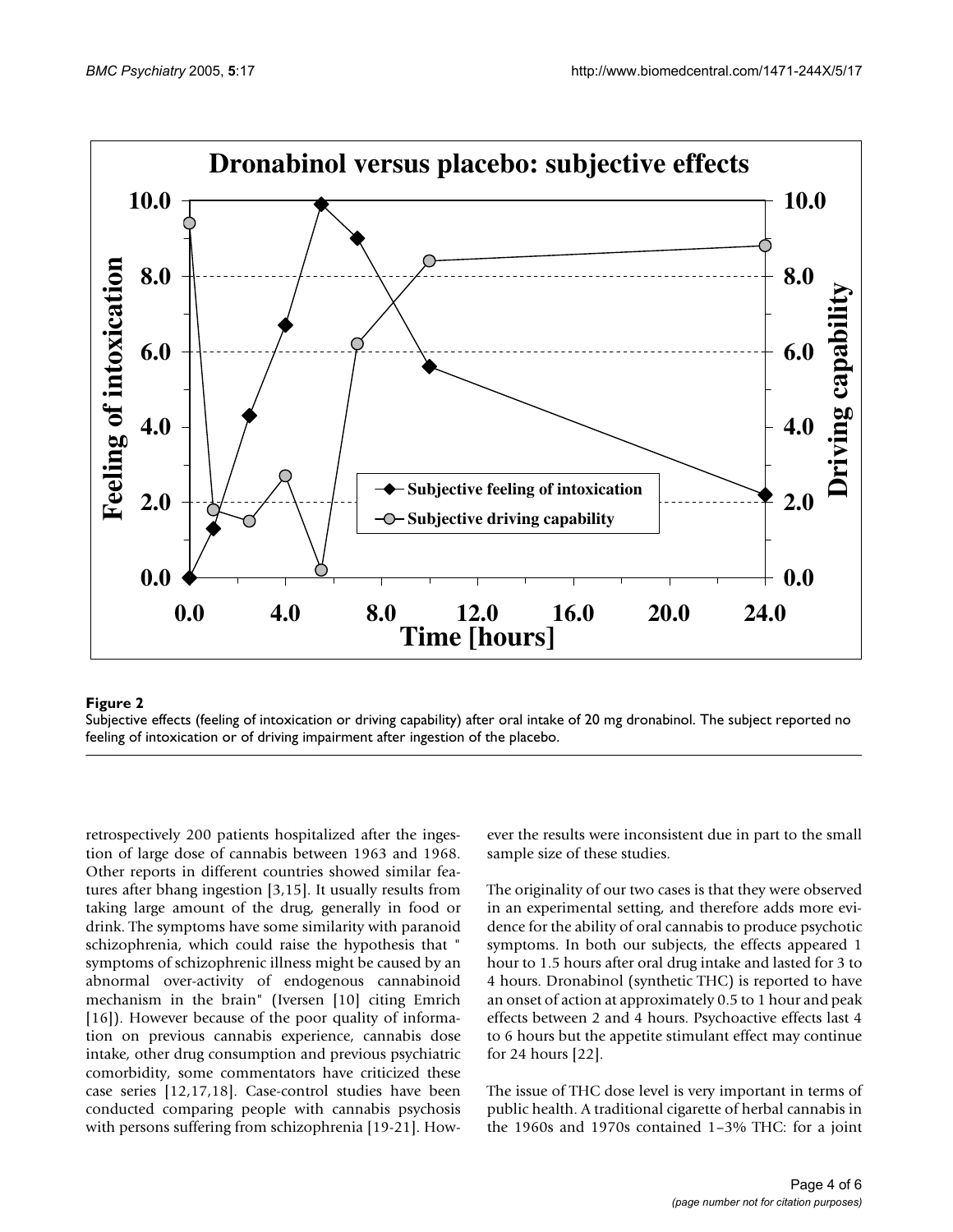made of 750 mg of cannabis plant, the corresponding THC amount was 7 to 20 mg. However, the actual amount of cannabis taken up (i.e. the percent delivery to the respiratory tree) strongly depends on the smoking technique; it has been reported to reach approximately 50% [23]. Modern cigarettes (joint) based on intensive cannabis selection and improvement in plant cultivation contain 6 to 30% THC. Therefore, an average joint would correspond to 75 mg to 225 mg of THC! [22].

Through smoking, a 3.5% marijuana cigarette with about 900 mg plant materials can achieve plasma concentration in the range of 50 to 100 ng/ml. The maximum psychotropic effect or "high" occurs faster after smoking than by the oral route. Smoking is therefore the preferred route of cannabis administration for young users. Psychomotor function is considered to be obviously impaired above 10 ng/ml plasma THC for smoking cannabis. However in our two cases, the oral administration of cannabis produced circulating THC concentrations much lower than 10 ng/ ml. We suggest several explanations for these differences. Firstly, the oral administration produces more active metabolite (11-OH-THC), which could more efficiently reach the effect site than THC. Secondly, as suggested by Chaudry [3], consuming oral cannabis may produce more potent, yet unknown psychotomimetic metabolites of THC. Thirdly, the slow absorption kinetics produces sustained plateau levels in the blood, which could influence the body and brain distribution. In a cocaine fatality, Giroud [24] found that THC and OH-THC were in higher concentration in brain than in blood.

Finally, Leweke [25] in a study including 17 healthy volunteers found also one case that suffered a two-hour episode of paranoid psychotic state following the administration of dronabinol with a lower dose than our study. Furthermore D'Souza [26] administrating intravenous THC to 22 healthy subjects in a double blind randomised clinical trial found a range of transient symptoms resembling those seen in endogenous psychosis. At last, it is important to differentiate these transient psychotic states with spontaneous resolution from the type of psychosis that persist beyond the persistence of drug in the brain, therefore probably indicating a worsening of an underlying pathologic problem.

In conclusion, doctors and users should be aware of the increasing availability of oral cannabis in "special" drinks or food as well as in medications under development. While the oral route of administration achieves only limited blood concentrations, significant psychotic reactions may occur. An increased incidence of psychotic episodes might be induced by this new trend and requires attention regarding this phenomenon in a public health perspective.

#### **Competing interests**

The author(s) declare that they have no competing interests.

#### **Acknowledgements**

the financial support of the Swiss Federal Office of Public Health is warmly acknowledged (contract 02.001036 to LTCF/IUML). Mr Jérôme Tinguely is thanked for preparing the placebo capsules. Dr Frank Sporkert is strongly acknowledged for fruitful discussion.

Written consent was obtained from the patients for publication of study

#### **References**

- 1. Witton J, Murray RM: **[Reefer madness revisited: cannabis and](http://www.ncbi.nlm.nih.gov/entrez/query.fcgi?cmd=Retrieve&db=PubMed&dopt=Abstract&list_uids=15057830) [psychosis.](http://www.ncbi.nlm.nih.gov/entrez/query.fcgi?cmd=Retrieve&db=PubMed&dopt=Abstract&list_uids=15057830)** *Rev bras Psiquiatr* 2004, **26:**2.
- 2. Ramaekers JG, Berghaus G, Van Laar M, Drummer OH: **[Dose](http://www.ncbi.nlm.nih.gov/entrez/query.fcgi?cmd=Retrieve&db=PubMed&dopt=Abstract&list_uids=14725950) [related risk of motor vehicle crashes after cannabis use.](http://www.ncbi.nlm.nih.gov/entrez/query.fcgi?cmd=Retrieve&db=PubMed&dopt=Abstract&list_uids=14725950)** *Drug Alcohol Depend* 2004, **73:**109-119.
- 3. Chaudry JM, Moss HB, Bashir A, Suliman T: **Cannabis psychosis following bhang ingestion.** *British J Addiction* 1991, **86:**1075-1081.
- 4. Arseneault L, Cannon M, Witton J, Murray RM: **[Causal association](http://www.ncbi.nlm.nih.gov/entrez/query.fcgi?cmd=Retrieve&db=PubMed&dopt=Abstract&list_uids=14754822) [between cannabis and psychosis: examination of the](http://www.ncbi.nlm.nih.gov/entrez/query.fcgi?cmd=Retrieve&db=PubMed&dopt=Abstract&list_uids=14754822) [evidence.](http://www.ncbi.nlm.nih.gov/entrez/query.fcgi?cmd=Retrieve&db=PubMed&dopt=Abstract&list_uids=14754822)** *Br J Psychiatry* 2004, **184:**110-117.
- 5. Thomas H: **[A community survey of adverse effects of cannabis](http://www.ncbi.nlm.nih.gov/entrez/query.fcgi?cmd=Retrieve&db=PubMed&dopt=Abstract&list_uids=8912803) [use.](http://www.ncbi.nlm.nih.gov/entrez/query.fcgi?cmd=Retrieve&db=PubMed&dopt=Abstract&list_uids=8912803)** *Drug Alcohol Depend* 1996, **42:**201-207.
- 6. Hall W: **Cannabis and psychosis.** *Drug Alcohol Rev* 1998, **17:**433-444.
- 7. Johns A: **[Psychiatric effect of cannabis.](http://www.ncbi.nlm.nih.gov/entrez/query.fcgi?cmd=Retrieve&db=PubMed&dopt=Abstract&list_uids=11157424)** *Br J Psychiatry* 2001, **178:**116-122.
- 8. Van Os J, Bak M, Hanssen M, Bijl RV, de Graaf R, Verdoux H: **[Can](http://www.ncbi.nlm.nih.gov/entrez/query.fcgi?cmd=Retrieve&db=PubMed&dopt=Abstract&list_uids=12181101)[nabis use and psychosis: a longitudinal population-based](http://www.ncbi.nlm.nih.gov/entrez/query.fcgi?cmd=Retrieve&db=PubMed&dopt=Abstract&list_uids=12181101) [study.](http://www.ncbi.nlm.nih.gov/entrez/query.fcgi?cmd=Retrieve&db=PubMed&dopt=Abstract&list_uids=12181101)** *Am J Epidemiol* 2002, **156:**319-27.
- 9. Robson P: **[Therapeutic aspects of cannabis and cannabinoids.](http://www.ncbi.nlm.nih.gov/entrez/query.fcgi?cmd=Retrieve&db=PubMed&dopt=Abstract&list_uids=11157423)** *Br J Psychiatry* 2001, **178:**107-15.
- 10. Iversen L: **[Cannabis and the brain.](http://www.ncbi.nlm.nih.gov/entrez/query.fcgi?cmd=Retrieve&db=PubMed&dopt=Abstract&list_uids=12764049)** *Brain* 2003, **126:**1252-1270.
- Ames F: [A clinical and metabolic study of acute intoxication](http://www.ncbi.nlm.nih.gov/entrez/query.fcgi?cmd=Retrieve&db=PubMed&dopt=Abstract&list_uids=13621144) **[with cannabis sativa and its role in the model psychoses.](http://www.ncbi.nlm.nih.gov/entrez/query.fcgi?cmd=Retrieve&db=PubMed&dopt=Abstract&list_uids=13621144)** *J Ment Sci* 1958, **104:**972-99.
- 12. Talbott JA, Teague JW: **[Marihuana psychosis: acute toxic psy](http://www.ncbi.nlm.nih.gov/entrez/query.fcgi?cmd=Retrieve&db=PubMed&dopt=Abstract&list_uids=5394365)[chosis associated with the use of cannabis derivatives.](http://www.ncbi.nlm.nih.gov/entrez/query.fcgi?cmd=Retrieve&db=PubMed&dopt=Abstract&list_uids=5394365)** *JAMA* 1969, **210:**299-302.
- 13. Tennant FS, Groesbeck CJ: **[Psychiatric effects of hashish.](http://www.ncbi.nlm.nih.gov/entrez/query.fcgi?cmd=Retrieve&db=PubMed&dopt=Abstract&list_uids=5032722)** *Arch Gen Psychiatry* 1972, **27:**133-136.
- 14. Chopra GS, Smith JW: **[Psychotic reactions following cannabis](http://www.ncbi.nlm.nih.gov/entrez/query.fcgi?cmd=Retrieve&db=PubMed&dopt=Abstract&list_uids=4808733) [use in East Indians.](http://www.ncbi.nlm.nih.gov/entrez/query.fcgi?cmd=Retrieve&db=PubMed&dopt=Abstract&list_uids=4808733)** *Arch Gen Psychiatry* 1974, **30:**24-27.
- 15. Wylie AS, Scott RTA, Burnett SJ: **[Psychosis due to "shunk".](http://www.ncbi.nlm.nih.gov/entrez/query.fcgi?cmd=Retrieve&db=PubMed&dopt=Abstract&list_uids=7613377)** *BMJ* 1995, **311:**125.
- 16. Emrich HM, Leweke FM, Schneider U: **[Towards a cannabinoid](http://www.ncbi.nlm.nih.gov/entrez/query.fcgi?cmd=Retrieve&db=PubMed&dopt=Abstract&list_uids=9130308) [hypothesis of schizophrenia: cognitive impairments due to](http://www.ncbi.nlm.nih.gov/entrez/query.fcgi?cmd=Retrieve&db=PubMed&dopt=Abstract&list_uids=9130308) [dysregulation of the endogenous cannabinoid system.](http://www.ncbi.nlm.nih.gov/entrez/query.fcgi?cmd=Retrieve&db=PubMed&dopt=Abstract&list_uids=9130308)** *Pharmacol Biochem Behav* 1997, **56:**803-7.
- 17. Thornicroft G: **[Cannabis and psychosis: is there epidemiologi](http://www.ncbi.nlm.nih.gov/entrez/query.fcgi?cmd=Retrieve&db=PubMed&dopt=Abstract&list_uids=2204462)[cal evidence for association.](http://www.ncbi.nlm.nih.gov/entrez/query.fcgi?cmd=Retrieve&db=PubMed&dopt=Abstract&list_uids=2204462)** *Br J Psychiatry* 1990, **157:**25-33.
- 18. Gruber AJ, Pope HG: **Cannabis psychotic disorder: does it exist?** *Am J Addictions* 1994, **3:**72-83.
- 19. Thacore VR, Shukla SRP: **[Cannabis psychosis and paranoid](http://www.ncbi.nlm.nih.gov/entrez/query.fcgi?cmd=Retrieve&db=PubMed&dopt=Abstract&list_uids=1259526) [schizophrenia.](http://www.ncbi.nlm.nih.gov/entrez/query.fcgi?cmd=Retrieve&db=PubMed&dopt=Abstract&list_uids=1259526)** *Arch Gen Psychiatry* 1976, **33:**383-386.
- 20. Rottamburg D, Robins AH, Ben-Arie O, Teggin A, Elk R: **[Cannabis](http://www.ncbi.nlm.nih.gov/entrez/query.fcgi?cmd=Retrieve&db=PubMed&dopt=Abstract&list_uids=6129463)[associated psychosis with hypomanic features.](http://www.ncbi.nlm.nih.gov/entrez/query.fcgi?cmd=Retrieve&db=PubMed&dopt=Abstract&list_uids=6129463)** *Lancet* 1982, **2:**1364-1366.
- 21. Imade AGT, Ebie JC: **[A retrospective study of symptom pat](http://www.ncbi.nlm.nih.gov/entrez/query.fcgi?cmd=Retrieve&db=PubMed&dopt=Abstract&list_uids=2017910)[terns of cannabis-induced psychosis.](http://www.ncbi.nlm.nih.gov/entrez/query.fcgi?cmd=Retrieve&db=PubMed&dopt=Abstract&list_uids=2017910)** *Acta Psychiatr Scand* 1991, **83:**134-136.
- 22. World Health Organization: **Cannabis a health perspective and research agenda.** 1997 [\[http://whqlibdoc.who.int/hq/1997/](http://whqlibdoc.who.int/hq/1997/WHO_MSA_PSA_97.4.pdf) [WHO\\_MSA\\_PSA\\_97.4.pdf\]](http://whqlibdoc.who.int/hq/1997/WHO_MSA_PSA_97.4.pdf).
- 23. Agurell S, Halldin M, Lindgren JE, Ohlsson A, Widman M, Gillespie H, Hollister L: **[Pharmacokinetics and metabolism of delta-9-tet](http://www.ncbi.nlm.nih.gov/entrez/query.fcgi?cmd=Retrieve&db=PubMed&dopt=Abstract&list_uids=3012605)[rahydrocannabinol and other cannabinoids with emphasis on](http://www.ncbi.nlm.nih.gov/entrez/query.fcgi?cmd=Retrieve&db=PubMed&dopt=Abstract&list_uids=3012605) [man.](http://www.ncbi.nlm.nih.gov/entrez/query.fcgi?cmd=Retrieve&db=PubMed&dopt=Abstract&list_uids=3012605)** *Pharmacol Rev* 1986, **38:**21-43.
- 24. Giroud C, Michaud K, Sporkert F, Eap C, Augsburger M, Cardinal P, Mangin P: **[A fatal overdose of cocaine associated with coinges](http://www.ncbi.nlm.nih.gov/entrez/query.fcgi?cmd=Retrieve&db=PubMed&dopt=Abstract&list_uids=15516297)[tion of marijuana, buprenorphine, and fluoxetine. Body fluids](http://www.ncbi.nlm.nih.gov/entrez/query.fcgi?cmd=Retrieve&db=PubMed&dopt=Abstract&list_uids=15516297)**